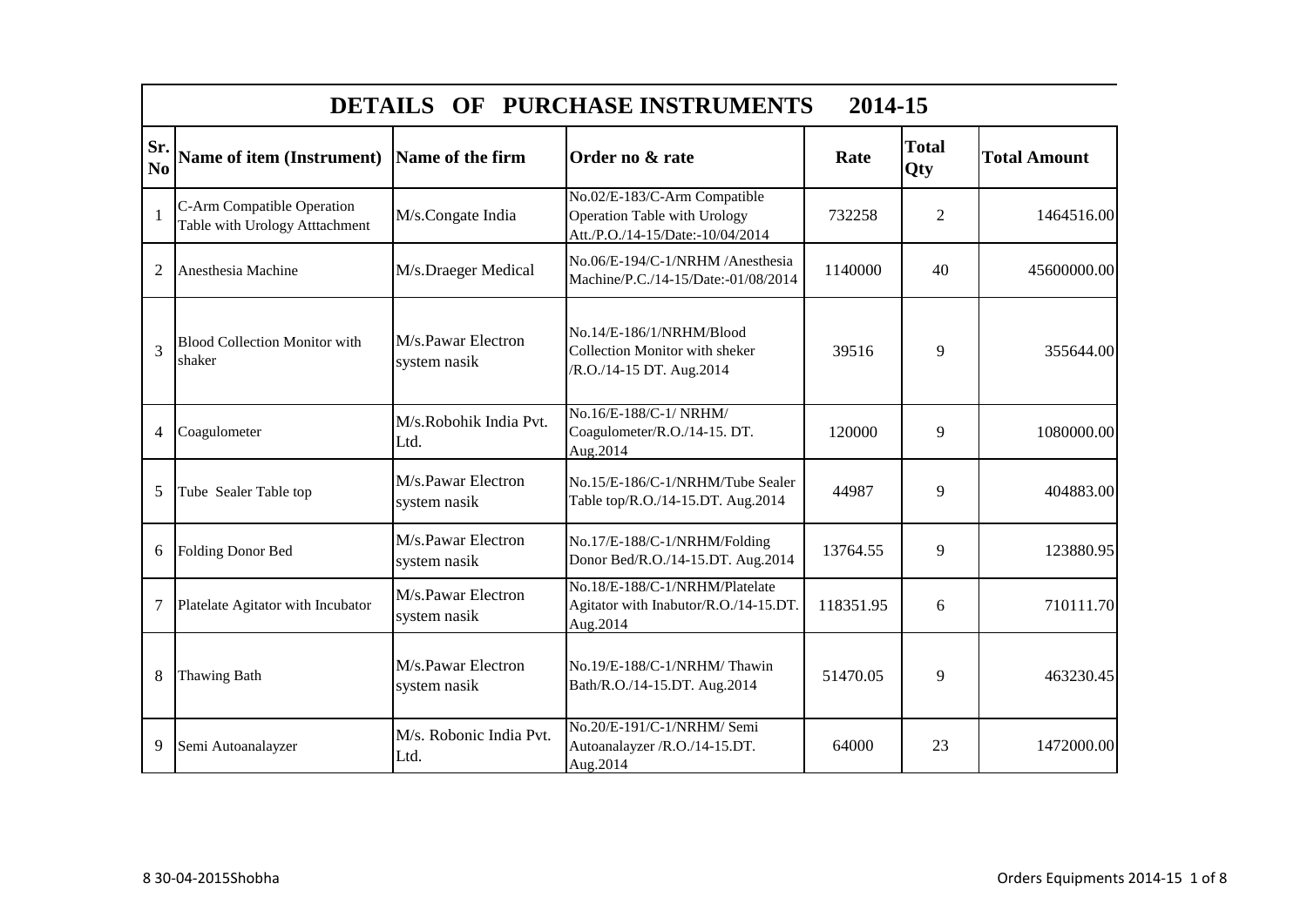|                       | DETAILS OF PURCHASE INSTRUMENTS<br>2014-15 |                                       |                                                                                               |            |                     |                     |  |
|-----------------------|--------------------------------------------|---------------------------------------|-----------------------------------------------------------------------------------------------|------------|---------------------|---------------------|--|
| Sr.<br>N <sub>0</sub> | <b>Name of item (Instrument)</b>           | Name of the firm                      | Order no & rate                                                                               | Rate       | <b>Total</b><br>Qty | <b>Total Amount</b> |  |
| 10                    | Celling O.T. Light                         | M/s. Confident Dental<br>Equipment    | No.21/E-200/C-1/NRHM/Celling O.T.<br>Light/R.O./14-15.DT. Aug.2014                            | 273929     | 15                  | 4108935.00          |  |
| 11                    | Celling O.T. Light                         | Ltd.                                  | M/s. Wardan Surgical Pvt. No.22/E-200/C-1/NRHM/ Celling<br>O.T. Light/R.O./14-15.DT. Aug.2014 | 273929     | 12                  | 3287148.00          |  |
| 12                    | Cell Counter                               | M/s.Trivitran Healthcare<br>Pvt. Ltd. | No.23/E-201/C-1/NRHM /Cell<br>Counter/R.O./14-15.DT. Aug.2014                                 | 263592     | 26                  | 6853392.00          |  |
| 13                    | Stiroup Spray Pump(R.O.)                   | M/s Navalakha Agro                    | No.26/E-291/C-1/PC/Stiroup Spray<br>Pump(R.O.)/R.O./14-15.DT.<br>21.08.2014                   | 5990       | 125                 | 748750.00           |  |
| 14                    | Fogging Machine(R.O.)                      | M/s. Foggers India Pvt.<br>Ltd.       | No.27/E-241/C-1/PC/ Fogging<br>Machine(R.O.)/R.O./14-<br>15.DT.21.08.2014                     | 41100      | 80                  | 3288000.00          |  |
| 15                    | C-arm Compatiable operation<br>Table       | M/s.Staan Bio. Med. Pvt.<br>Ltd.      | No.28/E-183/C-1/PC/C-arm<br>Compatiable op Table/ P.O./14-15.DT.<br>.08.2014                  | 1153911.15 | 10                  | 11539111.50         |  |
| 16                    | Two Body mortuary cabinate                 | M/s.esteem Industries H.<br>P.        | No.29/E-197/C-1/PC/C-Arm<br>Compatiable op Table/ R.O./14-15.DT.<br>.08.2014                  | 199500     | $\overline{2}$      | 399000.00           |  |
| 17                    | Sonography Machine                         | M/s.Samsung                           | No.34/E-247/C-1/PC/ Sonography<br>Machine/ P.O./14-15.DT.22 .08.2014                          | 1550000    | 34                  | 52700000.00         |  |
| 18                    | Anesthesia work station                    | M/s.Draeger Medical                   | No.35/E-194/C-1/PC/ Anesthesia<br>weste stat./ P.O./14-15.DT.01<br>.09.2014                   | 2901250    | $\overline{2}$      | 5802500.00          |  |
| 19                    | Anesthesia work station.                   | M/s.Wipro G.C.                        | No.36/E-194/C-1/PC/ Anesthesua<br>weste stat./ P.O./14-15.DT. 01<br>.09.2014                  | 2901250    | $\overline{2}$      | 5802500.00          |  |
| 20                    | 4 Multi para with Central monitor          | M/s.Philips India                     | No.37/E-184/C-1/PC/4 Multi para with<br>Central monitor./ P.O./14-15.DT.<br>01.09.2014        | 1904512.5  | 20                  | 38090250.00         |  |
| 21                    | <b>Foetal Monitor</b>                      | M/s.Maestros Mediline                 | No.38/E-184/C-1/PC/Foetal<br>Monitor./P.O./14-15.DT. 01.09.2014                               | 110247     | 413                 | 45532011.00         |  |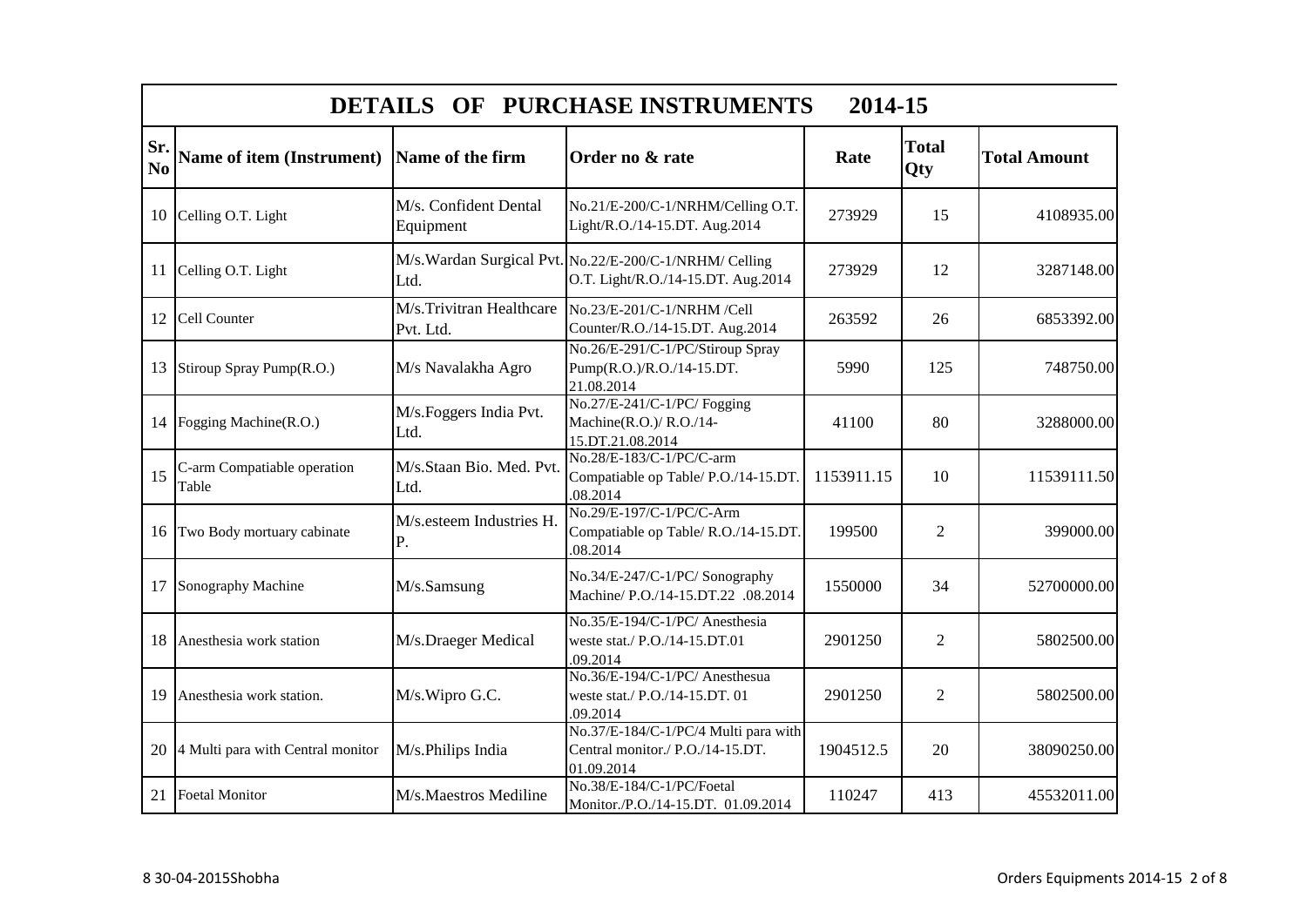|                       | DETAILS OF PURCHASE INSTRUMENTS<br>2014-15                         |                                                      |                                                                                             |          |                     |                     |  |
|-----------------------|--------------------------------------------------------------------|------------------------------------------------------|---------------------------------------------------------------------------------------------|----------|---------------------|---------------------|--|
| Sr.<br>N <sub>0</sub> | <b>Name of item (Instrument)</b>                                   | Name of the firm                                     | Order no & rate                                                                             | Rate     | <b>Total</b><br>Qty | <b>Total Amount</b> |  |
| 22                    | <b>Knapsack Spray Pump</b>                                         | M/s.Naavalakaha Agro.                                | No.39/DHS/PC/E-07/C-<br>1/PC/Knapsack Spray Pump/14-<br>15.DT. .08.2014                     | 2690     | 555                 | 1492950.00          |  |
| 23                    | Column Agglutination (Gel)<br>Technology                           | M/s.Biorad Lab. India<br>Pvt.Ltd.                    | No.40/E-235/C-1/PC/Column<br>Agglutination (Gel)<br>Technology/R.O/14-15.DT.<br>august.2014 | 1357200  | 10                  | 13572000.00         |  |
| 24                    | <b>Bar</b> code Scanner                                            | M/s.Stallion system &<br>solution Pvt. Ltd.          | No.47/E-257/C-01/PC/Bar code<br>Scanner/P.O./14-15.DT.19.11.2014                            | 95680.61 | 78                  | 7463087.58          |  |
| 25                    | Baby warmar during Transpr                                         | M/s.Embrace Innovation<br>RT.Ltd.                    | No.52/File No.572/E-325/C-<br>03/PC/Baby warmar during Transpr/T-<br>2/14-15.Dt.20.11.2014  | 21627    | 131                 | 2833137.00          |  |
| 26                    | Sonography Machine                                                 | M/s.Samsung India                                    | No.53/E-247/C-02/PC /Sonography<br>Machine /RO/14-15.Dt.21.11.2014                          | 1550000  | $\mathbf{1}$        | 1550000.00          |  |
| 27                    | Anesthesia Machine                                                 | M/s.Draeger Medical                                  | No.54/E-194/C-01/PC/ Anesthesia<br>Machine/RO/14-15.Dt.21.11.2014                           | 1140000  | $\overline{2}$      | 2280000.00          |  |
| 28                    | Flow meter assembly                                                | Aneshthetic India pvt Ltd                            | 46/E 253 / C 11/Mechanical spare part/<br>Anesthetic/14-15/26-9-14                          | 2450     | 80                  | 196000.00           |  |
| 29                    | F 22 Gas in Kg                                                     | Mahatma Phule tantrik<br>swayamrojgar Sanstha<br>Ltd | 43/E 252/C - 11/refrigeration a& A C<br>spare parts/Mahatma Phule/T.SSS/14-<br>15/26-9-14   | 971.18   | 120                 | 116541.60           |  |
| 29                    | R 134 A Gas in Kg                                                  | Mahatma Phule tantrik<br>swayamrojgar Sanstha<br>Ltd | 43/E 252/C - 11/refrigeration a& A C<br>spare parts/Mahatma Phule/T.SSS/14-<br>15/26-9-14   | 1105.44  | 160                 | 176870.40           |  |
| 29                    | Compressor - 1/5 H P R - 13 4 A<br>compatible with kirlosskar make | Mahatma Phule tantrik<br>swayamrojgar Sanstha<br>Ltd | 43/E 252/C - 11/refrigeration a& A C<br>spare parts/Mahatma Phule/T.SSS/14-<br>15/26-9-14   | 8701.42  | 32                  | 278445.44           |  |
| 29                    | Compressor - 1/6 H P R - 134 A<br>compatible with kirlosskar make  | Mahatma Phule tantrik<br>swayamrojgar Sanstha<br>Ltd | 43/E 252/C - 11/refrigeration a& A C<br>spare parts/Mahatma Phule/T.SSS/14-<br>15/26-9-14   | 6926.64  | 24                  | 166239.36           |  |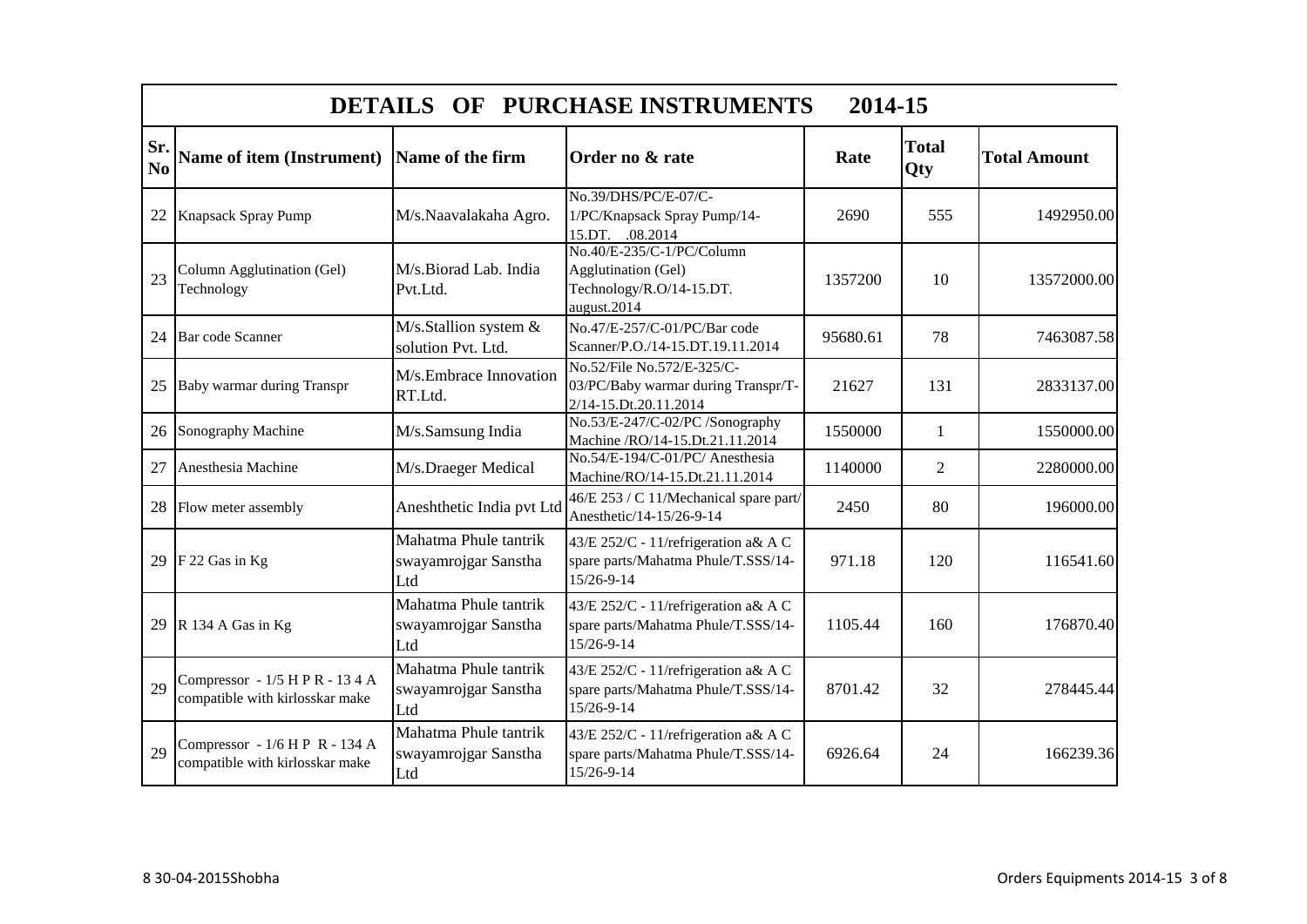|                       | DETAILS OF PURCHASE INSTRUMENTS<br>2014-15                                      |                                                      |                                                                                           |         |                     |                     |  |
|-----------------------|---------------------------------------------------------------------------------|------------------------------------------------------|-------------------------------------------------------------------------------------------|---------|---------------------|---------------------|--|
| Sr.<br>N <sub>0</sub> | Name of item (Instrument)                                                       | Name of the firm                                     | Order no & rate                                                                           | Rate    | <b>Total</b><br>Qty | <b>Total Amount</b> |  |
| 29                    | Compressor 1/7 H P compatible<br>with kirlosskar make                           | Mahatma Phule tantrik<br>swayamrojgar Sanstha<br>Ltd | 43/E 252/C - 11/refrigeration a& A C<br>spare parts/Mahatma Phule/T.SSS/14-<br>15/26-9-14 | 6367.06 | 24                  | 152809.44           |  |
| 29                    | Compressor compatible with<br>Godrej power cool make 1/6 H P                    | Mahatma Phule tantrik<br>swayamrojgar Sanstha<br>Ltd | 43/E 252/C - 11/refrigeration a& A C<br>spare parts/Mahatma Phule/T.SSS/14-<br>15/26-9-14 | 5809.44 | 16                  | 92951.04            |  |
| 29                    | Compressor compatible with<br>Godrej L G 1/7 H P                                | Mahatma Phule tantrik<br>swayamrojgar Sanstha<br>Ltd | 43/E 252/C - 11/refrigeration a& A C<br>spare parts/Mahatma Phule/T.SSS/14-<br>15/26-9-14 | 5473.3  | 8                   | 43786.40            |  |
| 29                    | Silver brazing rod in Kg                                                        | Mahatma Phule tantrik<br>swayamrojgar Sanstha<br>Ltd | 43/E 252/C - 11/refrigeration a& A C<br>spare parts/Mahatma Phule/T.SSS/14-<br>15/26-9-14 | 16645.3 | 8                   | 133162.40           |  |
| 29                    | Digital Thermostat                                                              | Mahatma Phule tantrik<br>swayamrojgar Sanstha<br>Ltd | 43/E 252/C - 11/refrigeration a& A C<br>spare parts/Mahatma Phule/T.SSS/14-<br>15/26-9-14 | 1769.88 | 60                  | 106192.8            |  |
|                       | 30 <sup>Safety</sup> valve for single drum<br>autoclave 3/8 smooth rough thread | Mahatma Phule tantrik<br>swayamrojgar Sanstha<br>Ltd | 42/E 253/C - 11/Mechnaical spare<br>parts/Mahatma Phule/T.SSS/14-15/26-<br>$9 - 14$       | 871.22  | 130                 | 113258.6            |  |
|                       | Safety valve for single drum<br>30 autoclave $1/4$ " smmoth rough<br>thread     | Mahatma Phule tantrik<br>swayamrojgar Sanstha<br>Ltd | 42/E 253/C - 11/Mechnaical spare<br>parts/Mahatma Phule/T.SSS/14-15/26-<br>$9-14$         | 832.02  | 120                 | 99842.4             |  |
|                       | 30 Oil immersion lense                                                          | Mahatma Phule tantrik<br>swayamrojgar Sanstha<br>Ltd | 42/E 253/C - 11/Mechnaical spare<br>parts/Mahatma Phule/T.SSS/14-15/26-<br>$9-14$         | 3128.16 | 16                  | 50050.56            |  |
|                       | 30 Handle power autoclave                                                       | Mahatma Phule tantrik<br>swayamrojgar Sanstha<br>Ltd | 42/E 253/C - 11/Mechnaical spare<br>parts/Mahatma Phule/T.SSS/14-15/26-<br>$9 - 14$       | 267.54  | 412                 | 110226.48           |  |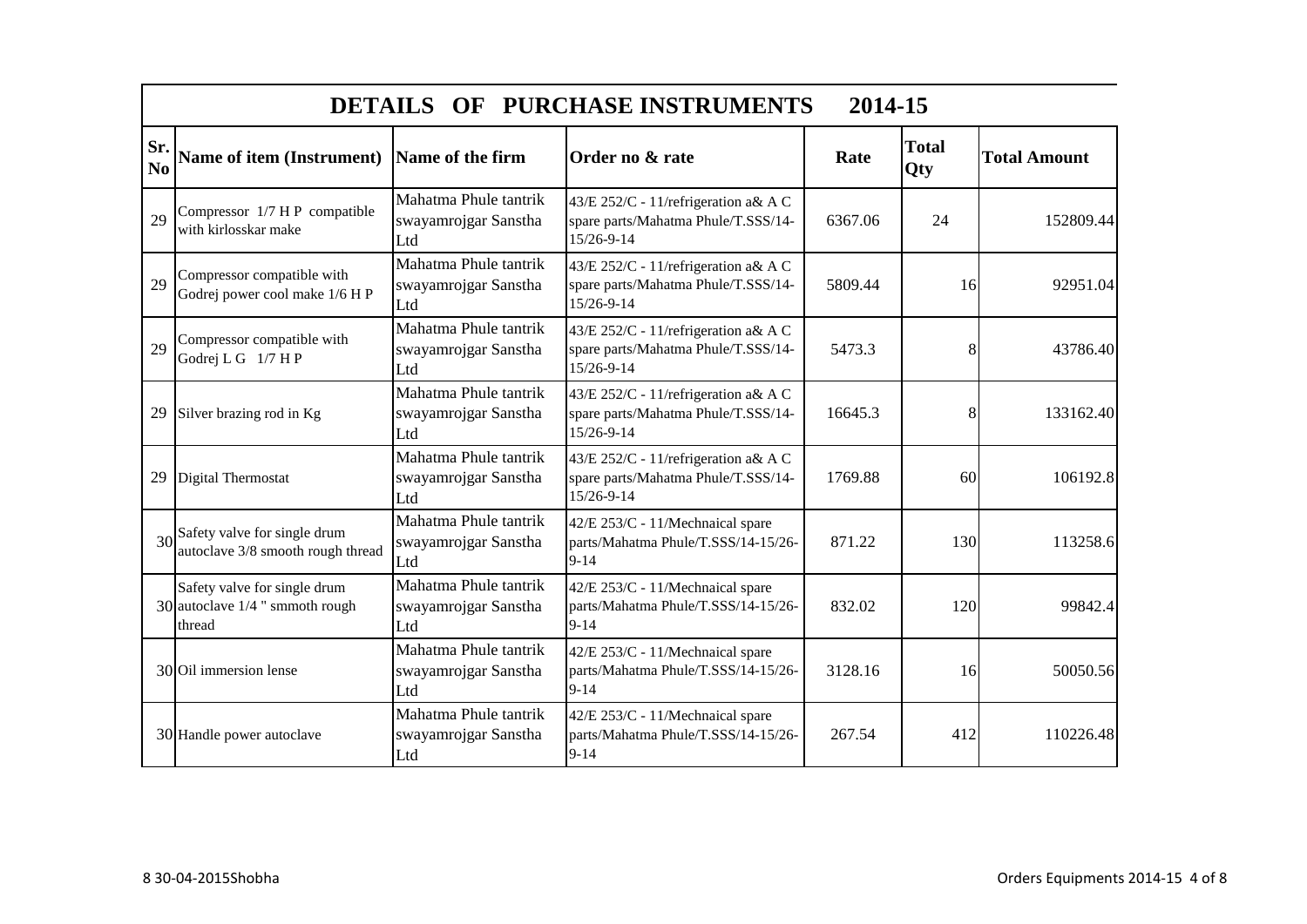|                       | DETAILS OF PURCHASE INSTRUMENTS<br>2014-15                                              |                                                      |                                                                                                 |         |                     |                     |  |
|-----------------------|-----------------------------------------------------------------------------------------|------------------------------------------------------|-------------------------------------------------------------------------------------------------|---------|---------------------|---------------------|--|
| Sr.<br>N <sub>0</sub> | Name of item (Instrument) Name of the firm                                              |                                                      | Order no & rate                                                                                 | Rate    | <b>Total</b><br>Qty | <b>Total Amount</b> |  |
|                       | 30 Humidifier bottle for o 2 cylinder                                                   | Mahatma Phule tantrik<br>swayamrojgar Sanstha<br>Ltd | 42/E 253/C - 11/Mechnaical spare<br>parts/Mahatma Phule/T.SSS/14-15/26-<br>$9 - 14$             | 351.82  | 212                 | 74585.84            |  |
|                       | 31 Nebelizer kit                                                                        | Airways surgical Pvt Lte<br>Mumbai                   | 45/E 253/C - 11/Mechnaical spare<br>parts/Airways surgical //14-15/26-9-14                      | 79      | 400                 | 31600               |  |
|                       | Industrial water Heater -2 " 230 V,<br>32 I S 368/IS 302 (Power pack) 9 K<br>W, 3 phase | Mahatma Phule tantrik<br>swayamrojgar Sanstha<br>Ltd | 44/E 251/C - 11/Electrical and<br>Electronical spare parts/Mahatma<br>Phule/T.SSS/14-15/26-9-14 | 2189.32 | 120                 | 262718.4            |  |
|                       | Industrial water Heater -2 " 230 V,<br>32 I S 368/IS 302 (Power pack) 6 K<br>W, 3 phase | Mahatma Phule tantrik<br>swayamrojgar Sanstha<br>Ltd | 44/E 251/C - 11/Electrical and<br>Electronical spare parts/Mahatma<br>Phule/T.SSS/14-15/26-9-14 | 2079.56 | 86                  | 178842.16           |  |
|                       | Industrial water Heater -2 " 230 V,<br>32 I S 368/IS 302 (Power pack) 3 K<br>W, 3 phase | Mahatma Phule tantrik<br>swayamrojgar Sanstha<br>Ltd | 44/E 251/C - 11/Electrical and<br>Electronical spare parts/Mahatma<br>Phule/T.SSS/14-15/26-9-14 | 1558.2  | 202                 | 314756.4            |  |
|                       | Industrial water Heater -2 " 230 V,<br>32 I S 368/IS 302 (Power pack) 2 K<br>W, 3 phase | Mahatma Phule tantrik<br>swayamrojgar Sanstha<br>Ltd | 44/E 251/C - 11/Electrical and<br>Electronical spare parts/Mahatma<br>Phule/T.SSS/14-15/26-9-14 | 1378.86 | 96                  | 132370.56           |  |
|                       | 32 Kettle type Heating element                                                          | Mahatma Phule tantrik<br>swayamrojgar Sanstha<br>Ltd | 44/E 251/C - 11/Electrical and<br>Electronical spare parts/Mahatma<br>Phule/T.SSS/14-15/26-9-14 | 552.72  | 602                 | 332737.44           |  |
|                       | 32 Fan Motor                                                                            | Mahatma Phule tantrik<br>swayamrojgar Sanstha<br>Ltd | 44/E 251/C - 11/Electrical and<br>Electronical spare parts/Mahatma<br>Phule/T.SSS/14-15/26-9-14 | 1034.94 | 80                  | 82795.2             |  |
| 32                    | Contractor 32 Amp, compatable<br>with simence/ $L & T$ make coll                        | Mahatma Phule tantrik<br>swayamrojgar Sanstha<br>Ltd | 44/E 251/C - 11/Electrical and<br>Electronical spare parts/Mahatma<br>Phule/T.SSS/14-15/26-9-14 | 4624.62 | 66                  | 305224.92           |  |
|                       | Shadowless lamp Halogen 24 V<br>32 150 watt pin type compatible with<br>make philips    | Mahatma Phule tantrik<br>swayamrojgar Sanstha<br>Ltd | 44/E 251/C - 11/Electrical and<br>Electronical spare parts/Mahatma<br>Phule/T.SSS/14-15/26-9-14 | 539.92  | 320                 | 172774.4            |  |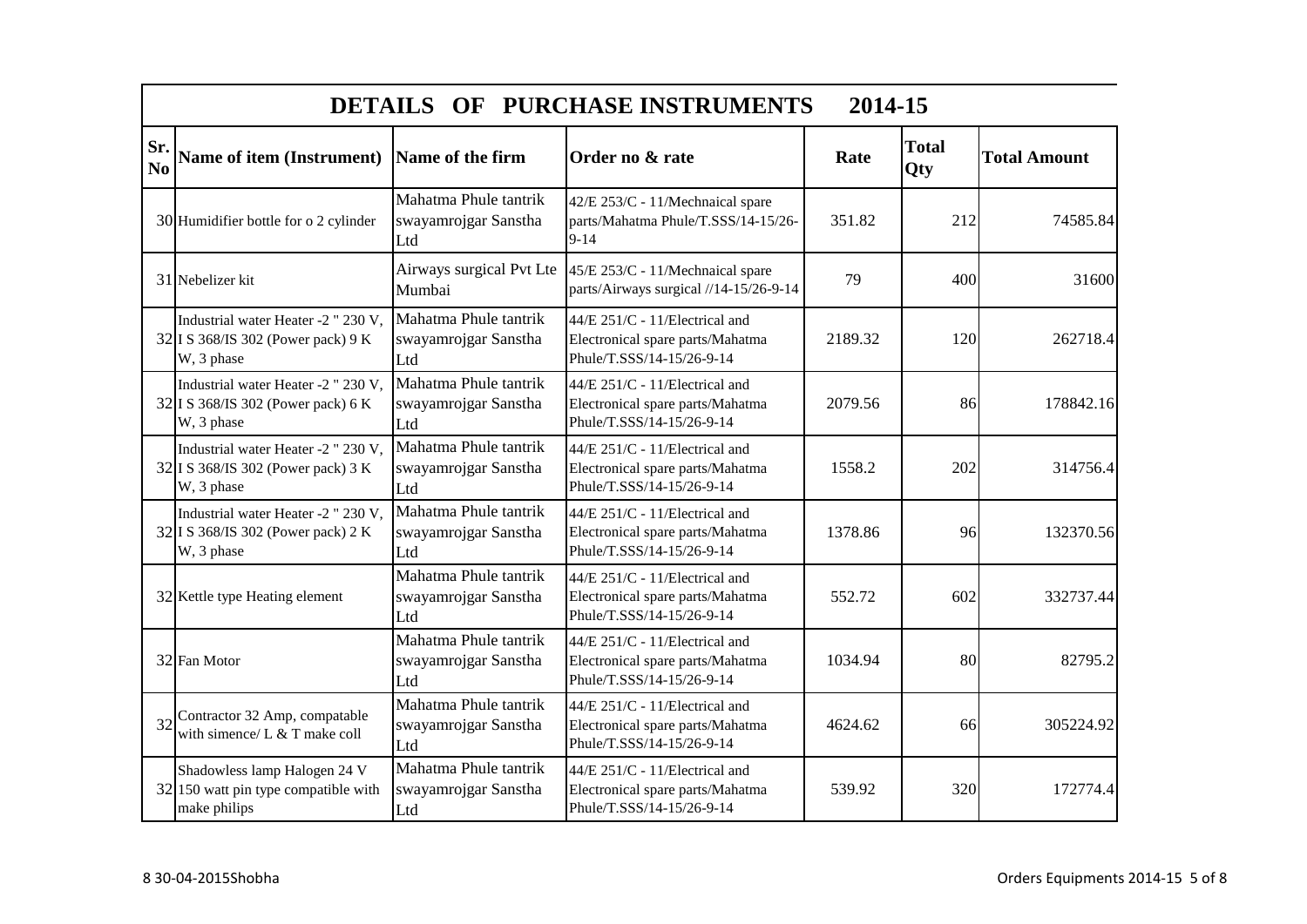|           | DETAILS OF PURCHASE INSTRUMENTS<br>2014-15                                                                                                                              |                                                      |                                                                                                 |         |                     |                     |  |
|-----------|-------------------------------------------------------------------------------------------------------------------------------------------------------------------------|------------------------------------------------------|-------------------------------------------------------------------------------------------------|---------|---------------------|---------------------|--|
| Sr.<br>No | <b>Name of item (Instrument)</b>                                                                                                                                        | Name of the firm                                     | Order no & rate                                                                                 | Rate    | <b>Total</b><br>Qty | <b>Total Amount</b> |  |
|           | Shadowless lamp Halogen 24 V<br>32 250 watt pin type compatible with<br>make philips                                                                                    | Mahatma Phule tantrik<br>swayamrojgar Sanstha<br>Ltd | 44/E 251/C - 11/Electrical and<br>Electronical spare parts/Mahatma<br>Phule/T.SSS/14-15/26-9-14 | 540.96  | 232                 | 125502.72           |  |
|           | 32 Finger probe for pulse oximeter                                                                                                                                      | Mahatma Phule tantrik<br>swayamrojgar Sanstha<br>Ltd | 44/E 251/C - 11/Electrical and<br>Electronical spare parts/Mahatma<br>Phule/T.SSS/14-15/26-9-14 | 6658.12 | 40                  | 266324.8            |  |
|           | 3 core wire in meter - 0.2 x 32 mm<br>$32$ or 0.3 x 15 mm multistrend copper<br>noncoated                                                                               | Mahatma Phule tantrik<br>swayamrojgar Sanstha<br>Ltd | 44/E 251/C - 11/Electrical and<br>Electronical spare parts/Mahatma<br>Phule/T.SSS/14-15/26-9-14 | 125.44  | 1400                | 175616              |  |
| 32        | 3 core wire in meter - 2.5 mm<br>sq.mm multistrend copper<br>noncoate<br>$0.25$ mm x 50 strends insulations<br>thick 0.7 mm sheath 1.1 mm over<br>all diameter 11.70 mm | Mahatma Phule tantrik<br>swayamrojgar Sanstha<br>Ltd | 44/E 251/C - 11/Electrical and<br>Electronical spare parts/Mahatma<br>Phule/T.SSS/14-15/26-9-14 | 141.12  | 1400                | 197568              |  |
|           | 32 Patient probe for E C G                                                                                                                                              | Mahatma Phule tantrik<br>swayamrojgar Sanstha<br>Ltd | 44/E 251/C - 11/Electrical and<br>Electronical spare parts/Mahatma<br>Phule/T.SSS/14-15/26-9-14 | 9718.66 | 40                  | 388746.4            |  |
|           | 32 Detron pressure switch                                                                                                                                               | Mahatma Phule tantrik<br>swayamrojgar Sanstha<br>Ltd | 44/E 251/C - 11/Electrical and<br>Electronical spare parts/Mahatma<br>Phule/T.SSS/14-15/26-9-14 | 5249.86 | 8                   | 41998.88            |  |
|           | $32$ U type heating element                                                                                                                                             | Mahatma Phule tantrik<br>swayamrojgar Sanstha<br>Ltd | 44/E 251/C - 11/Electrical and<br>Electronical spare parts/Mahatma<br>Phule/T.SSS/14-15/26-9-14 | 1328.88 | 16                  | 21262.08            |  |
|           | 32 SPO2 probe for pulse oxymeter                                                                                                                                        | Mahatma Phule tantrik<br>swayamrojgar Sanstha<br>Ltd | 44/E 251/C - 11/Electrical and<br>Electronical spare parts/Mahatma<br>Phule/T.SSS/14-15/26-9-14 | 6658.12 | 40                  | 266324.8            |  |
|           | 32 Quartz Heater                                                                                                                                                        | Mahatma Phule tantrik<br>swayamrojgar Sanstha<br>Ltd | 44/E 251/C - 11/Electrical and<br>Electronical spare parts/Mahatma<br>Phule/T.SSS/14-15/26-9-14 | 2032.52 | 16                  | 32520.32            |  |

**T**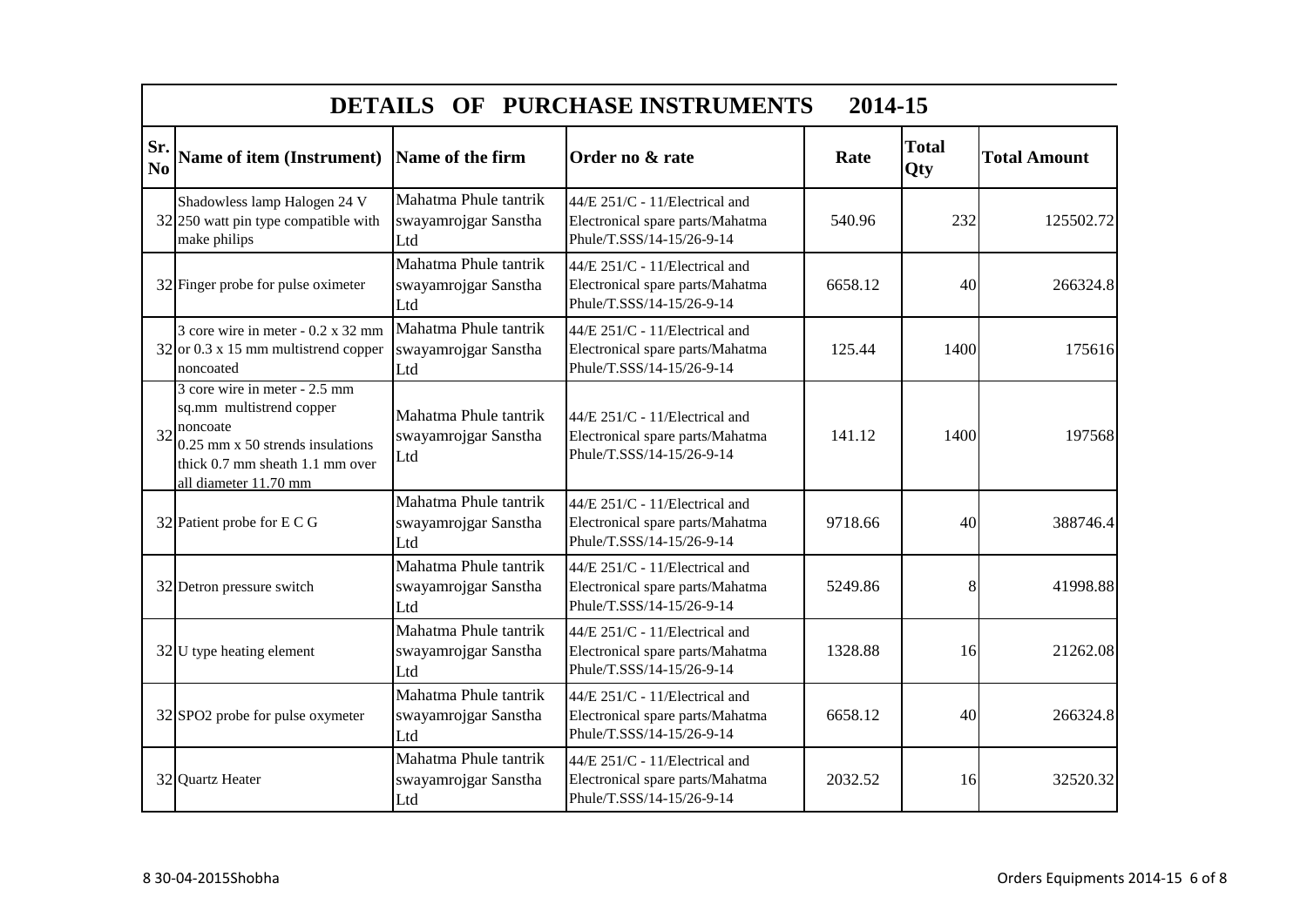|                       | DETAILS OF PURCHASE INSTRUMENTS<br>2014-15          |                                                      |                                                                                                          |          |                     |                     |  |
|-----------------------|-----------------------------------------------------|------------------------------------------------------|----------------------------------------------------------------------------------------------------------|----------|---------------------|---------------------|--|
| Sr.<br>N <sub>0</sub> | Name of item (Instrument) Name of the firm          |                                                      | Order no & rate                                                                                          | Rate     | <b>Total</b><br>Qty | <b>Total Amount</b> |  |
| 32                    | Patient cable for ECG bed side<br>monitor 3 lead    | Mahatma Phule tantrik<br>swayamrojgar Sanstha<br>Ltd | 44/E 251/C - 11/Electrical and<br>Electronical spare parts/Mahatma<br>Phule/T.SSS/14-15/26-9-14          | 9718.66  | 50                  | 485933              |  |
|                       | 33 Catract Instrument set                           | Warden Surgical, Thane                               | 67/C-1/E 310/Catract set<br>/NRHM/P.L/PO/2014-15/12-12-14                                                | 10000    | 1432                | 14320000            |  |
|                       | 34 Catract Instrument set                           | Warden Surgical, Thane                               | 68/C-1/E 310/Catract set<br>/NRHM/P.L/PO/2014-15/12-12-14                                                | 10000    | 8                   | 80000               |  |
|                       | 35 Opthalmic O T Air sterelizer                     | <b>Faith Innovation</b>                              | 69/C-1/E 303/Opthalmic O T Air<br>sterlizer DEIC/NRHM/P.L/PO/2014-<br>$15/12 - 12 - 14$                  | 240000   | 8                   | 1920000             |  |
|                       | 36 Opthalmic O T Air sterelizer                     | <b>Faith Innovation</b>                              | 70/C-1/E 303/Opthalmic O T Air<br>sterlizer DEIC/NRHM/P.L/PO/2014-<br>$15/12 - 12 - 14$                  | 240000   | 28                  | 6720000             |  |
|                       | 37 O T Surgeon chair                                | Appaswamy association                                | 71/C-1/E 306/O T Surgeon<br>chair/NRHM/NPCB/PC/PO/2014-<br>15/12-12-14                                   | 10925.25 | 32                  | 349608              |  |
|                       | 38 A Scan                                           | <b>Boomedix Optotechnic</b><br>devices               | 72/C-3/E 304/A<br>Scan/NRHM/DEIC/PC/PO/2014-15/12-<br>$12 - 14$                                          | 183570   | 8                   | 1468560             |  |
|                       | 39 A Scan                                           | <b>Boomedix Optotechnic</b><br>devices               | 73/C-3/E 304/A<br>Scan/NRHM/DEIC/PC/PO/2014-15/12-<br>$12 - 14$                                          | 183570   | 37                  | 6792090             |  |
|                       | 40 Lenses for Retina diagnosis                      | <b>Precision Electronics</b>                         | 74/C-3/E 304/Lenses for Retina<br>diagnosis NRHM/DEIC/PC/PO/2014-<br>15/19-12-14                         | 62882    | 8                   | 503056              |  |
| 41                    | Binocular Indirect opthalmoscope<br>with 20 D lense | <b>Precision Electronics</b>                         | 75/C-3/E 305/Binocular Indirect<br>opthalmoscope with 20 D lense<br>NRHM/DEIC/PC/PO/2014-15/19-12-<br>14 | 186278   | 8                   | 1490224             |  |
|                       | 424 Mirror Gowo lense                               | <b>Precision Electronics</b>                         | 76/C-3/E 305/4 Mirror Gowo lense<br>NRHM/DEIC/PC/PO/2014-15/19-12-<br>14                                 | 40748    | 8                   | 325984              |  |